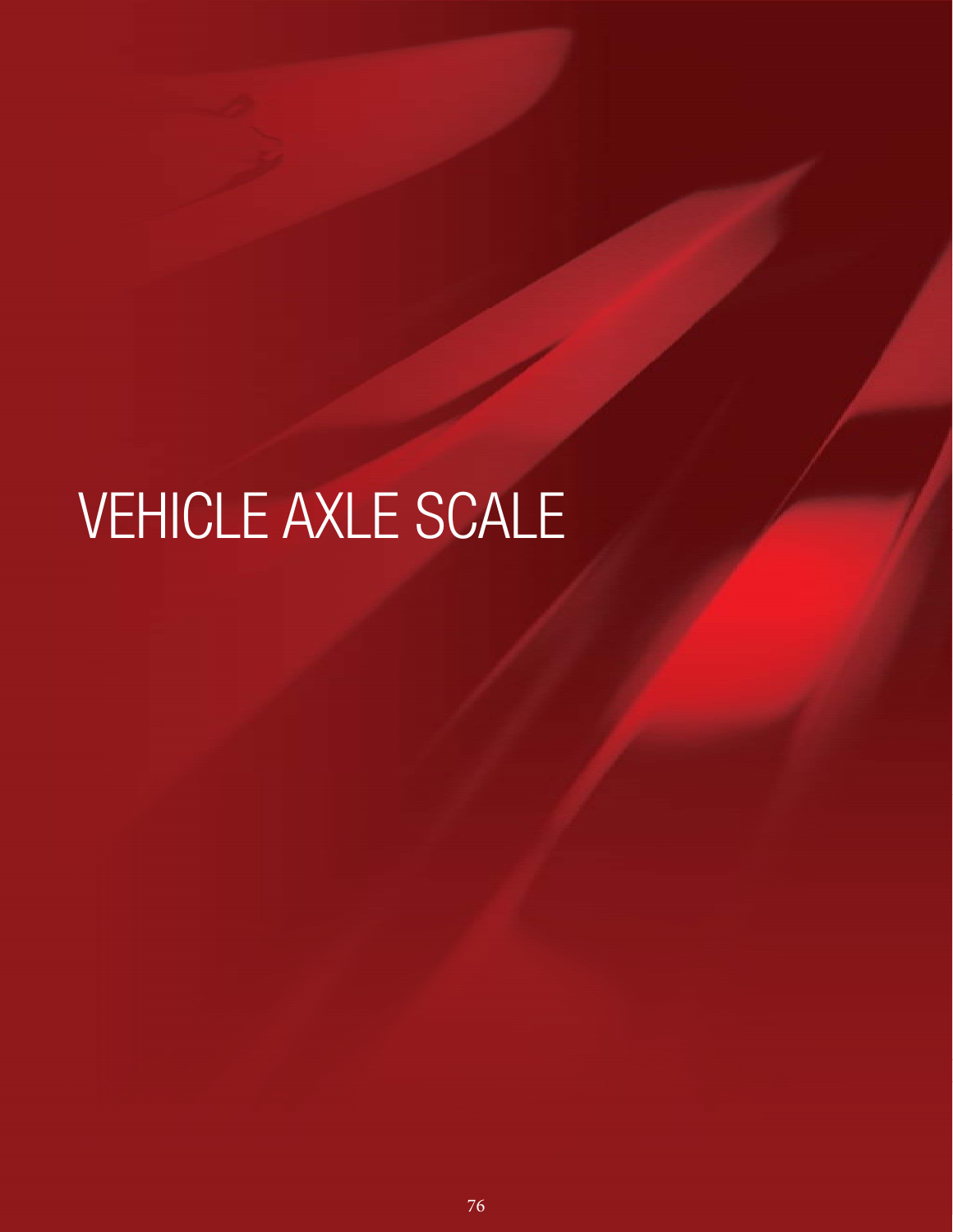# **INSCALE**

# VEHICLE AXLE SCALE



# MAXIMIZE PRODUCTIVITY. MINIMIZE RISK.

Used to minimize risk of overweight fines and ensure trucks are not underloaded U for maximum productivity, the TUF-AX Vehicle Axle Scale features a large weighing surface and low profile for vehicle weighing, with heavy duty construction with threaded top plate. h

# SIZES AVAILABLE

- 7ft 60K Capacity
- 12ft 80K Capacity
- 25ft 80K Capacity

# 1 (800) 230-0120 Contact@inscaleusa.com CAGE Code 07GT5

contact@inscaleusa.com

77

www.inscaleusa.com

Nationwide Dealer Network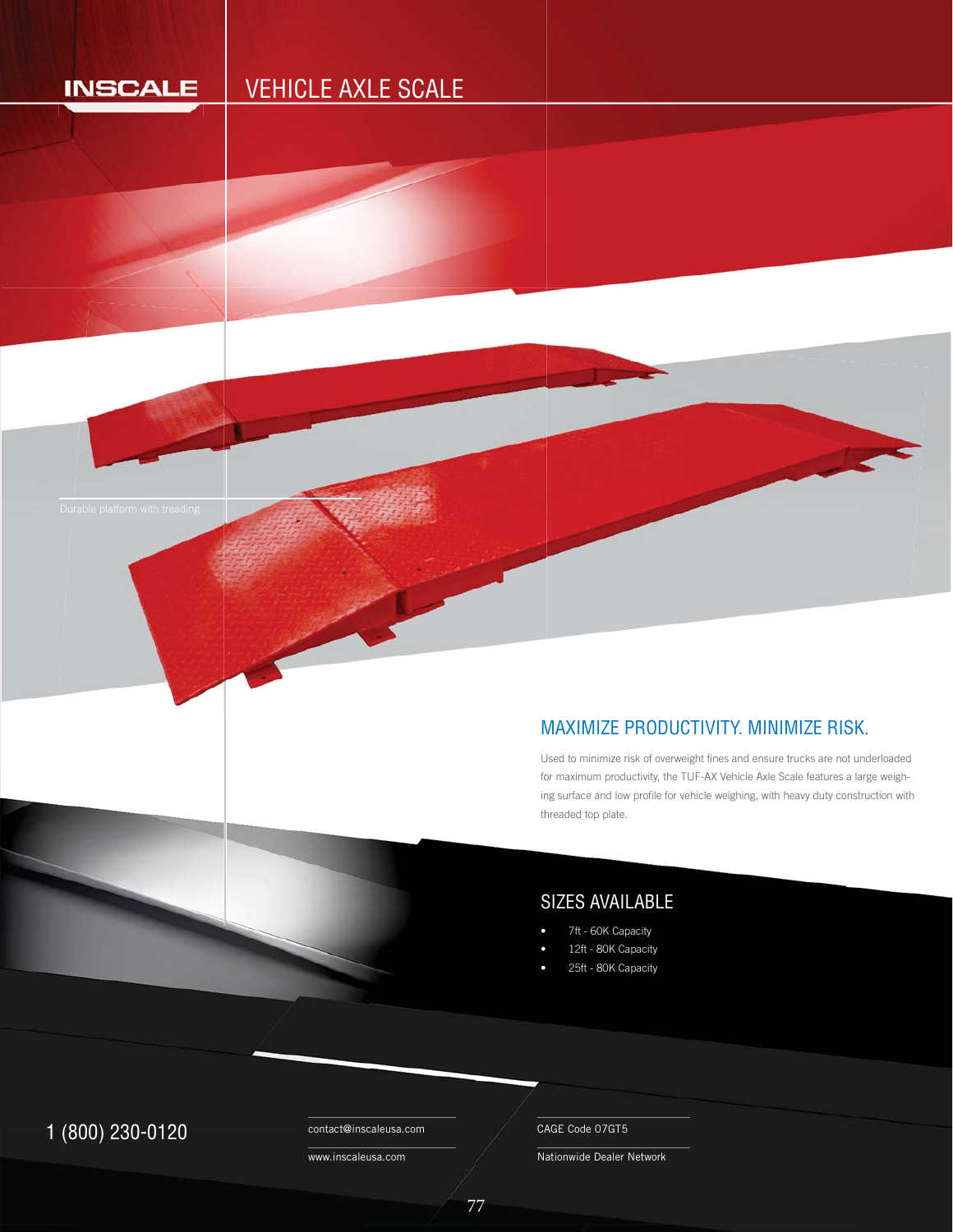

## DIMENSIONS / CAPACITY

Heavy duty truck axle scale system with a low profile and large weighing surface that accommodate multiple axle trucks Accumulation mode totalizes weights of all truck axles Used to minimize risk of overweight fines and ensure trucks are not underloaded for maximum productivity Durable construction with threaded top plate for tire grip Low profile 5.75" height for smooth drive on/off

Can be used for above ground or flush with ground applications Powder coated paint finish Forklift portable

# **SPECIFICATIONS**

- Material: Heavy Duty Steel (Aluminum plates available)
- Overload Protection: 200%
- Indicator: T900 NTEP approved
- Power: AC/DC, built-in rechargeable battery (100 hrs)
- Capacity: 60,000 lbs. 80,000 lbs.
- Platform Length: 7-12 ft.
- Ramp Length: 2.1 ft. (25 in.)
- Cable Length: 50 ft.

#### Warranty

- 1 year limited warranty on electronics
- 2 year limited warranty on platform



## DUAL SET WEIGHING

- (2) 25 ft platforms
- (2) 7 ft platforms
- (4) ramps



# PIT INSTALLATION WEIGHING

- (2) 25 ft platforms
- $(2)$  7 ft platforms
- (2) 25 ft pit frames
- (2) 7 ft pit frames



## BUILT RIGHT. BUILT TO LAST.

We stand behind our products. INSCALE products come with a 3-Year Warranty from the date of original purchase on defects in material and workmanship for all INSCALE products properly installed by an authorized distributor under normal use and maintenance. We carry all standardized replacement parts for our bases.

contact@inscaleusa.com

www.inscaleusa.com

INDIANA SCALE COMPANY